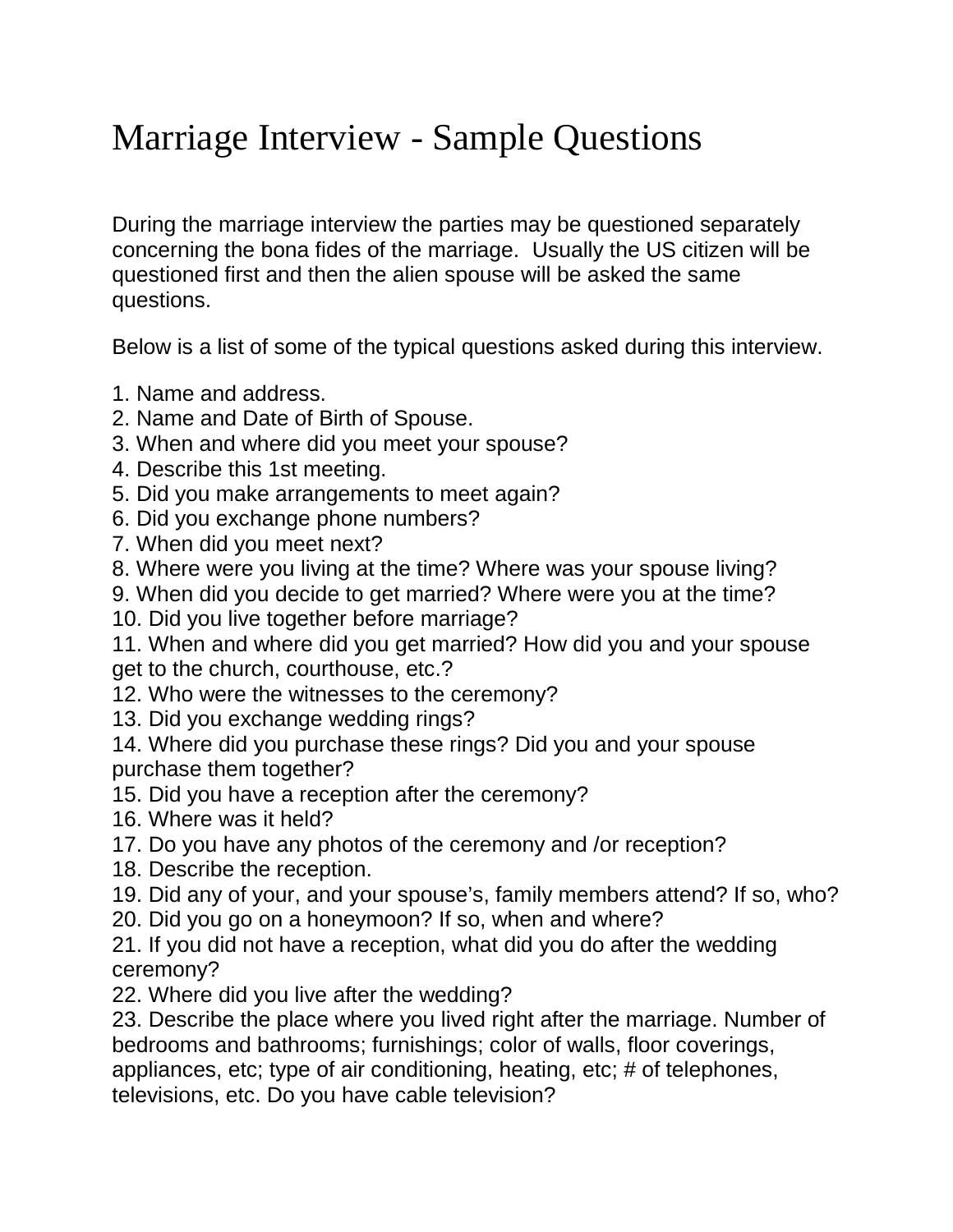24. Where did you get the furniture? Was it already there, did you buy it, was it a gift, or did it come from your, or your spouse's, previous residence?

25. If brought to the house or apartment, describe how it was transported.

26. Describe your bedroom. Where do you keep your clothes? Where does your spouse keep his or her clothes? Where are the bathroom towels kept? Where do you keep the dirty clothes?

27. Where is the garbage kept in the kitchen?

28. On what day of the week is the garbage picked up?

29. Where do you shop for groceries? Do you go together with your spouse? How do you get there?

30. Where do you work? What days of the week do you work?

31. What hours do you work? What is your salary?

32. What is your telephone number at work?

33. When was the last vacation you had from work?

34. Did you and your spouse go anywhere together at that time?

35. When was the last vacation you and your spouse took together?

36. Where did you go? How did you get there? Describe it.

37. Where does your spouse work? What days of the week? What hours? What is the salary, if you know?

38. What is your spouse's telephone # at work?

39. When was the last time your spouse got a vacation from work?

40. Do you or your wife have any scars or tattoos? If so, where on the body?

41. Do you know your spouse's family members? If so, which ones? If your spouse has children from a previous marriage, their names, ages, where they live, and where they go to school, if applicable.

42. Where do you live now? (If different from where you lived right after the marriage, then go over the same questions as above). How much is the rent? When is it paid? How do you pay it?

43. Do you have a bank account together? Where? What kind of account? (Checking, savings).

44. Are both of you listed on the account? (Do you have a bank letter, cancelled checks, etc.?)

45. Did you file a joint tax return this year? Do you have a copy with you? 46. Do you own any property together? What property? Did you bring copies of the documents with you?

47. What kind of automobile do you and your spouse have? Describe them. 48. Do you have an insurance policy listing your spouse as the beneficiary?